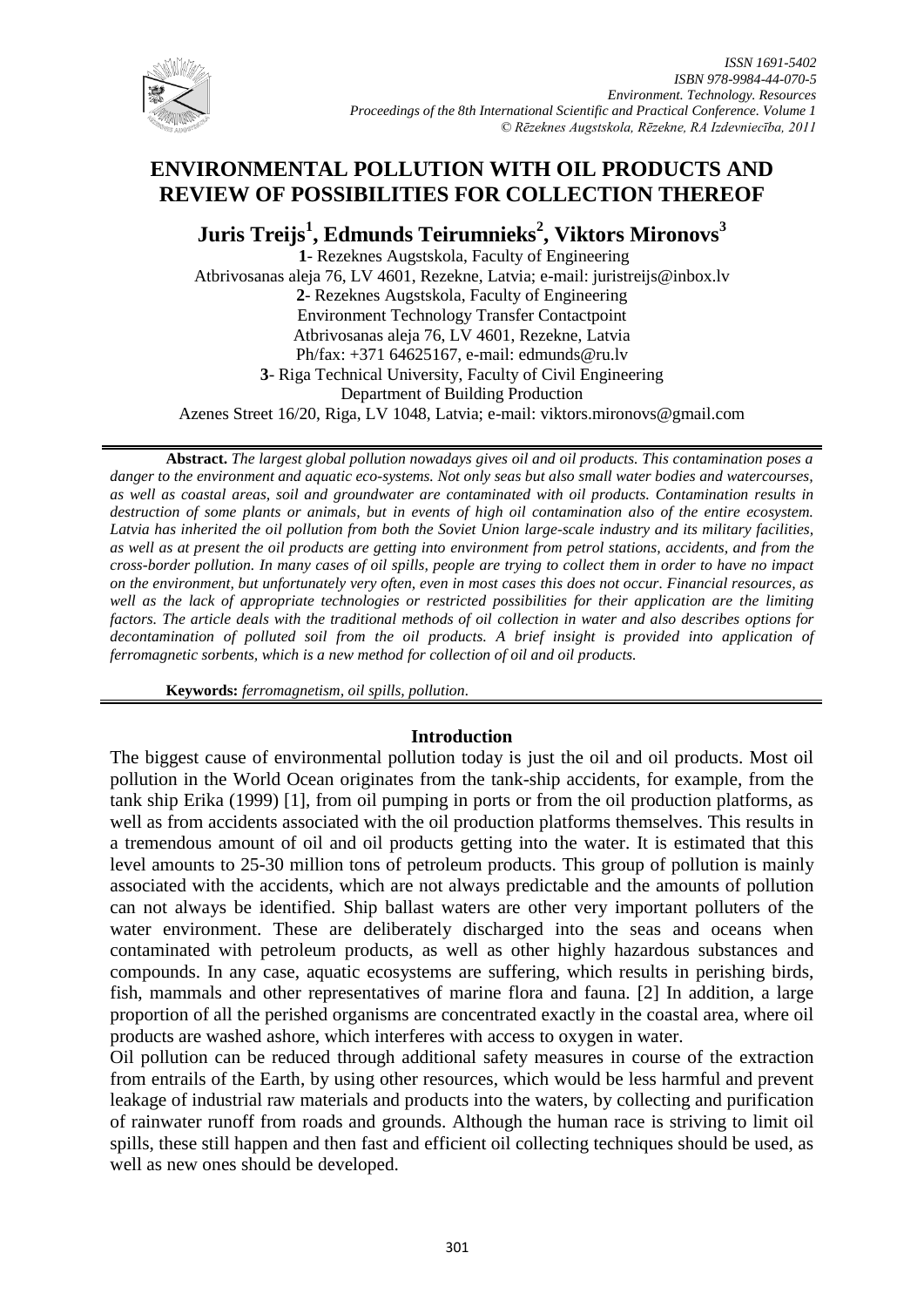Purification of the contaminated areas from oil can be divided in three types:

1) water purification from oil products,

- 2) purification of coastal areas from oil products
- 3) purification of contaminated ground from oil products.

Practically in all the producing enterprises their process of operations results in formation of the waste containing oil products. Substantial risk of pollution is present in comparatively small facilities, such as petrol stations, car washes, which represent a potential small-scale pollution, and in large facilities, which create or have potential to create very large amounts of oil-containing waste, such as oil handling terminals.

The main facilities creating pollution with oil products in Latvia are:

- 1. Former Soviet military bases,
- 2. Former industrial sites, where groundwater pollution has been developed from the oil products,
- 3. Consequences of accidents resulted in contaminated soil,
- 4. Petrol stations and car services,
- 5. Enterprises engaged in oil production, processing, handling or using oil products (lubricants, fuel, oil) in their operations,
- 6. Polluted soil and water bodies of the areas adjacent to railway and motor roads.

One petrol station produces from 0.5 to 2.5  $m<sup>3</sup>$  as the total annual amount of pollution by oil products getting into the environment. Taking into account a sufficiently large number of petrol stations across the territory of Latvia, the annual pollution volume amounts to approximately 500  $m<sup>3</sup>$ . There is a reason to believe that the majority of pollution created by petrol stations is not accurately accounted for, collected and processed properly. [3] Also in the Latvian inland waters (rivers, lakes) oil product (mostly diesel or petrol) spills are pretty often taking place, but as a rule they are minor ones and being operatively eliminated. At the service of State Fire and Rescue Service are booms of the delimiting type (in rivers), and absorbent booms (in lakes), as well as airtight containers (for collection of contaminated soil), which can be duly delivered to any place in Latvia, for the purpose of delimiting further pollution of waters as soon as possible, and to eliminate the existing pollution with oil products. However, the oil products from motor roads and grounds are getting into the water, which is also a global problem currently being difficult to tackle.

One of the most threatening situations in Latvia during the recent years was when in the spring of 2007 unknown quantity of diesel fuel has made stream into Latvia along the flow of the Daugava River from Belarus, which threatened to develop into an ecological disaster. The diesel pollution flown into the Daugava has proved to be a number of times greater than Belarus has previously brought to notice of Latvia, which was the greatest cause for concern. The Baltic Sea is shallow, but its bed is very uneven, with sharp rises and falls, large depths and shallow places. Pollution has a strong negative impact exactly on shallow water bodies, because there are specific ecosystems that are rapidly affected by changing external factors and, in particular, such as pollution with oil products.

Technologies for treatment of the contaminated soil and associated groundwater in Latvia, taking into account the Latvian possibilities, are divided into two main groups:

- 1. Soil purification on the spot (*in situ*) in the contamination area (in fully or in partially localized area),
- 2. Soil purification in facilities, which can be located as a temporary purification plants in sites of the contaminated areas or located outside the said (*ex situ*), which require excavation of the contaminated soil.

This article analyzes the current methods and technical solutions to eliminate pollution with oil products applied on the global scale, evaluates efficiency of these methods.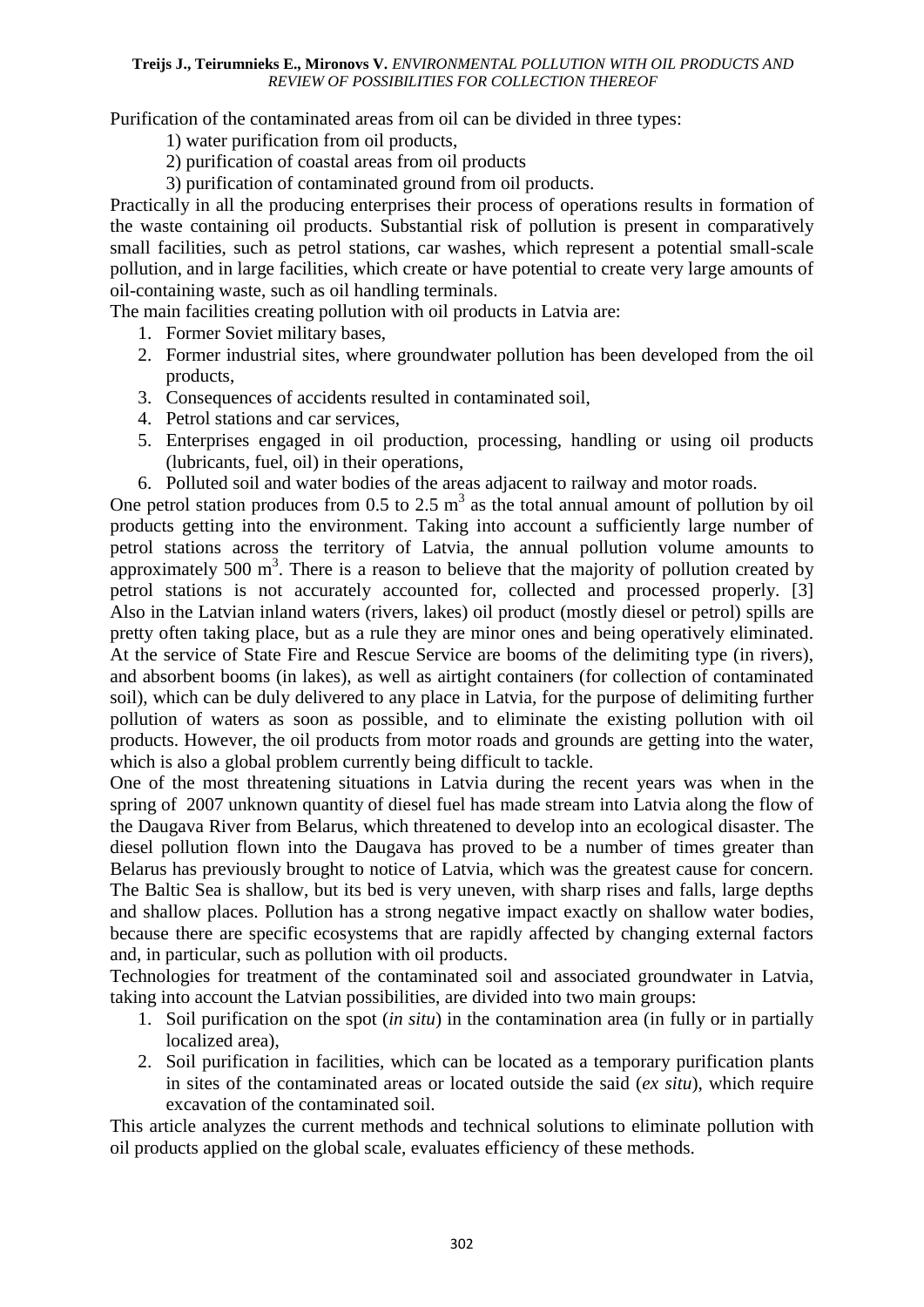# **Elimination of consequences of the oil product spills in the water**

Mechanical collection of oil products, first by localising them is preferred in the elimination of consequences of the oil spills. The most common manner for localization of the spilled oil is containment for holding the movement of contamination with the booms (see Figure 1) and then by its collection with mechanical devices. At present application of booms is the most commonly used oil collecting method in the world, which has both its advantages and its disadvantages.



*Fig. 1.* **Cross-section of a boom**

**Fence-type booms** (see Figure 2.) is the most common variety, widely used in rivers to keep the oil products from spreading further downstream, by collecting it from running water to one place, in order to further collect the contamination by use of other technologies. They are relatively inexpensive and easy to install.



*Fig. 2.* **Fundamental scheme of operation of the fence-type booms**

1 - river stream flow direction; 2 – fence-type booms; 3 - mechanical oil collecting equipment

*Spring-loaded type booms* has the same function as fence-type booms, but they are easier to install, because as can be inferred from the title, their construction contains springs adjusting to the desired width of the delimitation. Springs are embedded in a buoyant material. Feature of the *coastal booms* is that this kind of booms is strengthened on the bank with anchors and is intended for continued operation.

*Booms for detention of burning oil and chemical products* are different from other types of booms in their incombustible and chemicals-resistant material used in the construction of booms.

*Adsorbent booms* differ from other types of booms in that the booms are filled with adsorptive material that adsorbs oil products and after multiple usage of these booms there is no need to collect it mechanically. Adsorbent booms are mounted one behind the other in running water, and each row of booms absorbs the oil products until the water runs clear.

<sup>1 -</sup> plastic material performing the oil retention function; 2 - floating material, which is capable for holding of the boom at surface; 3 - sinking material performing the plastic material (1) tension function, does not allow it to spin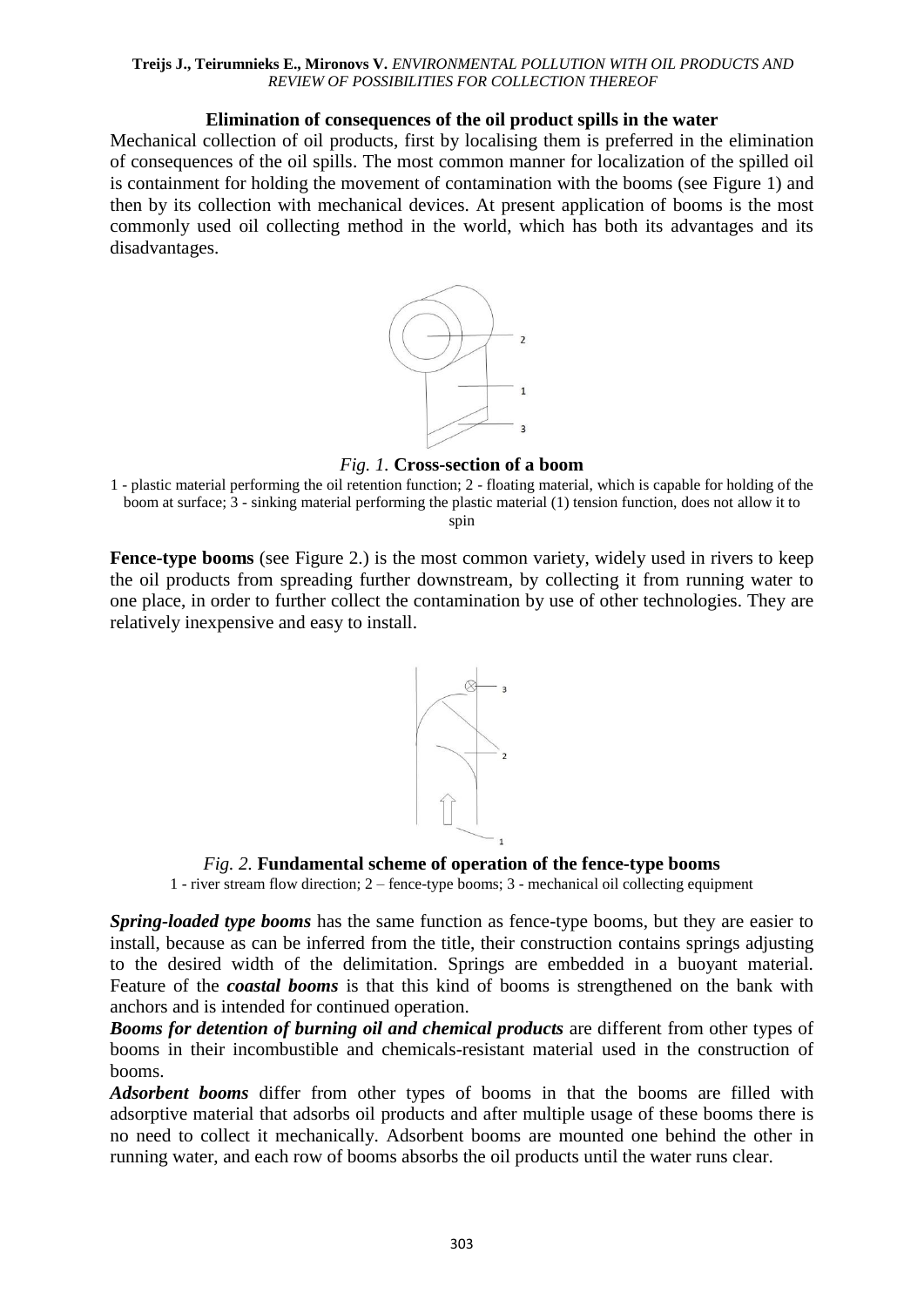

*Fig. 3.* **Principal scheme for operation of the adsorbent booms** 1 - river stream flow direction; 2 - adsorbent booms

Mutual comparison between the types of booms (see Table 1) presents evident that each of them has both their positive and negative features. For example, the booms containing oil products only ensures their moving to a certain place where the collecting of contamination is going to take place. Consequently, efficiency of the boom performance is highly dependent on the water level undulation, wind strength and direction, the river width and other factors.

 *Table 1.*

|                      | <b>Positive characteristics</b> | <b>Negative characteristics</b> | <b>Application of</b> |
|----------------------|---------------------------------|---------------------------------|-----------------------|
| <b>Type of booms</b> | of the booms                    | of the booms                    | <b>booms</b>          |
| Fence-type           | Of simple structure, the        | Do not perform any              | The most widely       |
| booms                | least expensive from all        | additional functions            | used type of booms    |
|                      | the types of booms              |                                 | for localization of   |
|                      |                                 |                                 | the oil products      |
| Spring-type          | Quickly installable,            | Do not perform any              | Used for the          |
| booms                | quickly removable,              | additional functions            | purpose to localize   |
|                      | occupies small space in         |                                 | spills as fast as     |
|                      | a "rest state"                  |                                 | possible, rare type   |
|                      |                                 |                                 | of booms              |
| Coastal booms        | May be left for longer          | Do not perform any              | Used in places        |
|                      | time due to the coast           | additional functions            | where the pollution   |
|                      | anchors                         |                                 | will arrive after     |
|                      |                                 |                                 | undetermined time     |
| Booms for            | Incombustible material          | N <sub>o</sub>                  | Are used in the oil   |
| containment of       | contains burning oil            |                                 | extraction sites,     |
| burning oil and      | helping to extinguish           |                                 | most often after      |
| chemical             | the same                        |                                 | accidents, when       |
| products             |                                 |                                 | burning oil is        |
|                      |                                 |                                 | extinguished          |
| Adsorbent            | After multiple rows of          | N <sub>o</sub>                  | Used in rivers with   |
| booms                | adsorbent booms,                |                                 | small stream flow,    |
|                      | mechanical collecting           |                                 | used in multiple      |
|                      | of pollution is not             |                                 | rows                  |
|                      | required                        |                                 |                       |

**Comparison of booms according to type of their use and characteristics**

In Latvia collecting and delimitation of pollution with oil products in the water bodies is carried out by the Latvian Naval Forces having several types of booms at their disposal. They have several types of containment booms at their disposal, which are characterized by their length, depth of the draught, the principle of installation and speed. For example, the marine boom RO-BOOM 1500 is 600 m long, boom draught 700 cm, these booms are spooled, pull-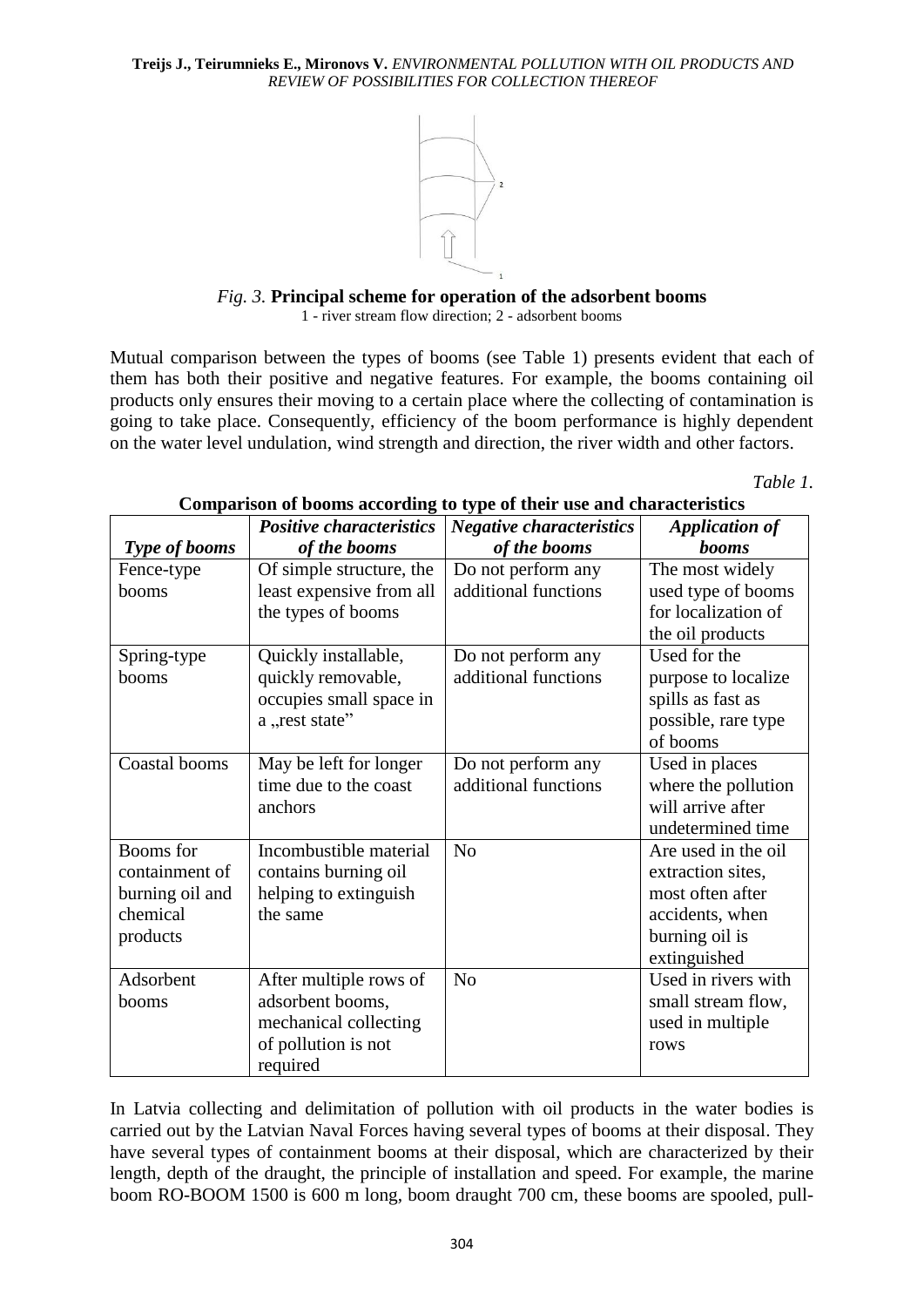driven with mechanical gear. Coil weight together with booms constitutes 4000 kg. These booms are intended for use in elimination of accidents on sea, the Ventspils naval forces are equipped with them. In Latvia light, fast-installable booms HV-2040 SC are also used, intended for inland waters with the wave height of less than 30 cm, booms are spooled. Coil weight together with booms is 880 kg, length - 220 m. The Latvian Naval Forces are equipped also with the adsorbent booms. Like the containment booms they vary in length, but this type of booms are mounted one after the other, therefore, to use adsorptive surface of the booms more effectively, the boom length can be varied, by constructing the required length from the package rolls and the remaining rolls to be used for re-adsorption. The length of adsorbent boom ranges from 200 to 3000 m.

One of the latest methods for collecting of oil products is the use of *ferromagnetic sorbents*. In order to combat pollution with oil products, physical properties of the spilled oil film have to be changed, to invest it with magnetic properties. To achieve this water is supplied with a specially designed ferromagnetic adsorbent based on an iron powder produced by processing of the metal industry waste. [4, 5] Experimental method tested in laboratory conditions enables modification of physical properties of the surface oil film by adding ferromagnetic sorbent. Powder "Fe-S1" is sprayed on the oil spot (see Figure 4) by using spray devices, and after 5-10 min. ferromagnetic powder absorbs them, forming the surface with a powerful magnetism.



*Fig. 4.* **Water surface after reaction with the ferromagnetic adsorbent**

Due to magnetic interaction the suspension turns into balls, vacating large water area (80%) from oil. The resulting suspension can be effectively collected using a specially developed magnetic catcher. [6]



*Fig. 5.* **Apparatus for collecting spilled oil products** 1 - power source; 2 - electromagnetic coil; 3 - core; 4 – catcher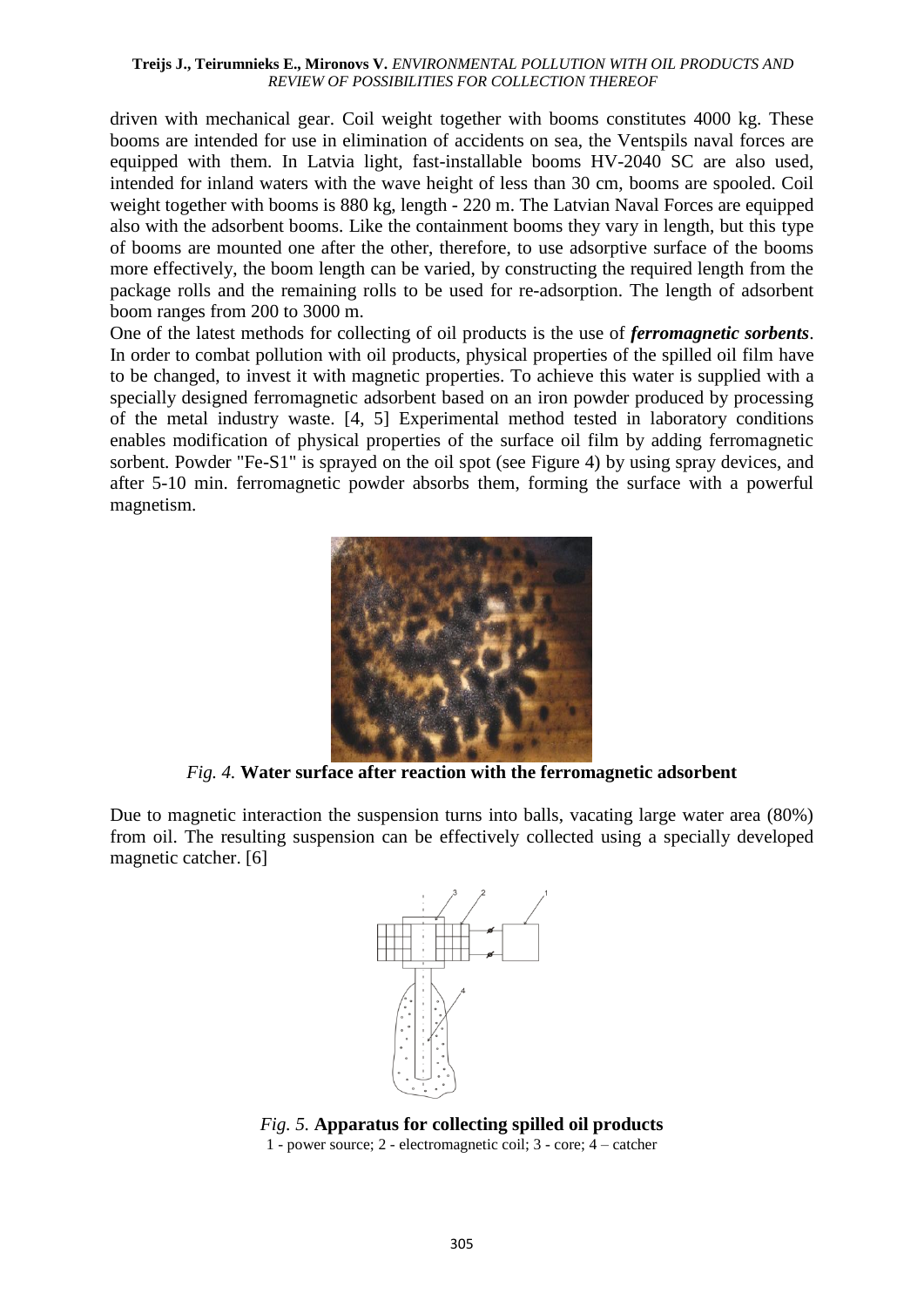Principal scheme of apparatus for collection of the spilled oil products is provided in Figure 5. At development of this sorption method to a commercially viable one, additional research must be conducted, as well as possible combinations have to be created with other sorbents, to increase buoyancy and efficiency of the sorbent. The method has the advantage that by the same it is possible to assemble also the sunken waste of oil products that previously has reacted with the adsorbent.

# **Purification of contaminated ground**

Pollution with oil products or their components should be considered as one of the most significant forms of soil and groundwater contamination. Currently, such pollution is found in virtually all the major enterprises for transport, handling and storage of oil products. Due to several reasons, mainly historically and for Latvia as a transit country, large amount of this hazardous waste has developed, which poses a serious threat to the development of a number of Latvian territories because of contamination, including by creation of groundwater pollution risks as well as by overall negative impact on the environment.

Under influence of this contamination, adverse environmental impact on adjacent areas is taking place, mainly in the groundwater flow direction. To improve the situation in the urban industrial zone, the environmental restoration activities are enforced mainly aimed at gradual elimination of the soil and groundwater contamination and of the causes for its formation. Ground contamination may be result of failures in diesel, heavy fuel oil and thermoils' pipelines in the event of oil spill without ignition. In event of such an accident, depending on its degree (from small leakages to complete pipe failure) and type of the spilled oil product, also the extent of soil pollution is evaluated, which can take up even very large areas. Removal of pollution of the contaminated soil is carried out using physical or chemical means.

*Sieve or physical separation*. The separation process uses sieves and screens of different sizes for effective concentration of oil and oil products in smaller quantities. Physical separation is based on the fact that organic and inorganic matters combine with each other both chemically and physically, especially becoming apparent in clay and mud. Clay and mud particles are physically attached to the coarse sand or soil, perfectly concentrating the oil products in a small unit volume, so it is easier to handle. Physical separation is usually carried out prior to chemical treatment, provided that the majority of oil products remain with large-scale soil particles. The major advantage of physical separation is that high level of purification can be achieved with a relatively small amount of devices. However, there are many factors that can limit effectiveness and usability of both these processes. One of such is the high content of clay and moisture in the soil, which increases purification costs.

Removal of oil products with the help of *gravitational force*. The process is based on a difference of densities between the solution phases. Equipment size and removal efficiency with the gravitational force is dependent on the size of particles of oil or its products, density difference, viscosity and concentration of particles. Separation by gravitation is used also to remove unmixable oil layers, and to classify the particles with different sizes. Usually it is preceded by coagulation and flotation to increase the size of particles, which facilitates the separation process.

**Biodegradation**. This technology can be used in large quantities. Soil is mixed with soil improvers and subjected to further treatment. For example to soil ventilation. It is used to reduce concentration of oil products in the soil resulting from biological decomposition. Humidity, high temperature, nutrients, oxygen and pH are the main parameters of biological decomposition, which, of course, micro-organisms. The soil is placed in a limited field where soil piles are formed. Most often the soil piles (maximum 2 - 3 m high) are covered by a film to maintain moisture and heat under the film. Biodegradation is aimed at modification or destruction of oil and stimulation of micro-organisms in order for the latter consume the oil as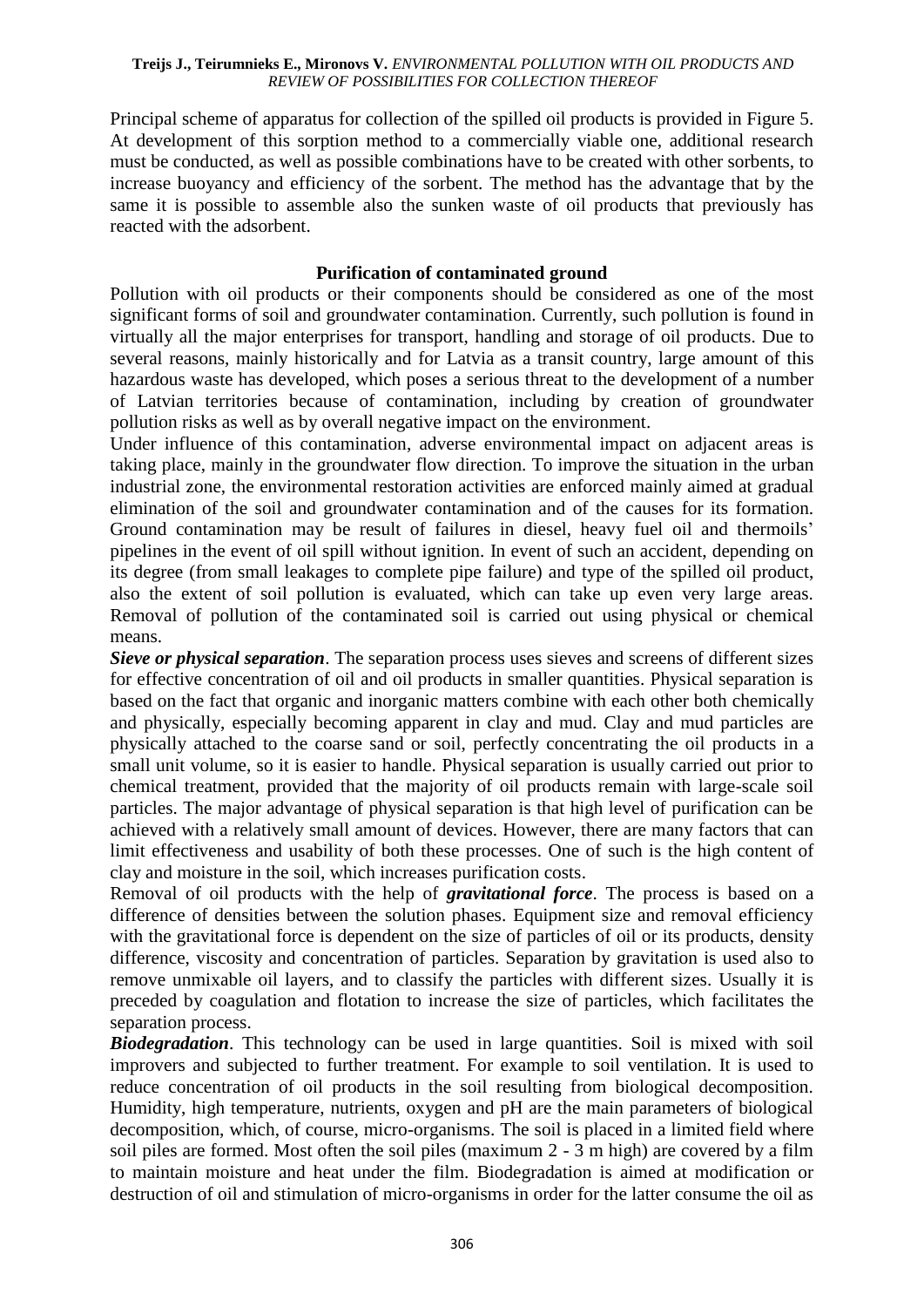a source of nutrients and energy. Certain groups of oil products do not decompose completely, but their degradation products become even more toxic, and they have other by-products, decomposition of which is difficult (such as vinyl chloride). Biodegradation is a relatively short-term technology, although the process can last for weeks and even months. The biggest advantage is low cost. However, disadvantages include relatively high costs associated with excavation and transportation of contaminated land.

*Soil rinsing***.** Oil products are sorbed on the ground particles. During the ground rinsing process (see Fig. 6) water is saturated with leaching agents, surface active substances, pH regulating substances or coagulants that help to separate the organic matter. In the soil leaching process oil products are separated in two ways:

1. by releasing or creating other substances,

2. by exercising concentration of oil products.





1 – pump; 2 – groundwater treatment; 3 – rinsing additives; 4 – pump; 5 – spraying equipment; 6 – contaminated area; 7 – contamination diffusion with groundwaters; 8 – groundwater level; 9 – unpolluted ground; 10 – water circulation direction

Concept of purification of the contaminated soil by reducing the particles is based on the fact that oil and oil products tend to be connected physically or chemically with the clay, mud or organic soil particles. While the clay and mud is attached to the sand by physical methods, such as compaction and adhesion. During the washing process not only clay and sand is separated from the ground, but the oil particles in ground are also reduced in order to make work with them easier. Also for this method there are a number of factors that may limit the effectiveness and usability of the process. Washing the ground, which is contaminated by oil products can result in emergence of many and various unnecessary solutions (e.g., organic matters, heavy metals) requiring additional treatment thus increasing the costs and complicating the purification process. High content of humus in the soil can lead to high costs, because in clayey soils separation of the humus substances is difficult.

*Hot gas dezactivation.* During the heating process, the material or the substance is heated to temperatures where gaseous oil compounds are emitted, which are burnt in special incinerator. The disadvantage is that eventual explosivity and ignition speed of the substance should be foreseen, as well as the costs of this method are much higher than for incineration on the open flame.

*Incineration*. Mobile equipment is used for evaporization, and incineration of oil and oil products at a temperature of 870-1200 ºC. Fuel is often used to assist in starting and ensuring of complete incineration. The method is used in particularly heavily polluted grounds (above 5000 mg/kg) for utilization in the areas due to long distances of geographical location not allowing for cost effective transportation of the contaminated ground to stationary treatment plants. The method is one of the most efficient when compared to others in cases where the volumes of polluted ground are not too large (up to 100 tons), it is situated locally, area is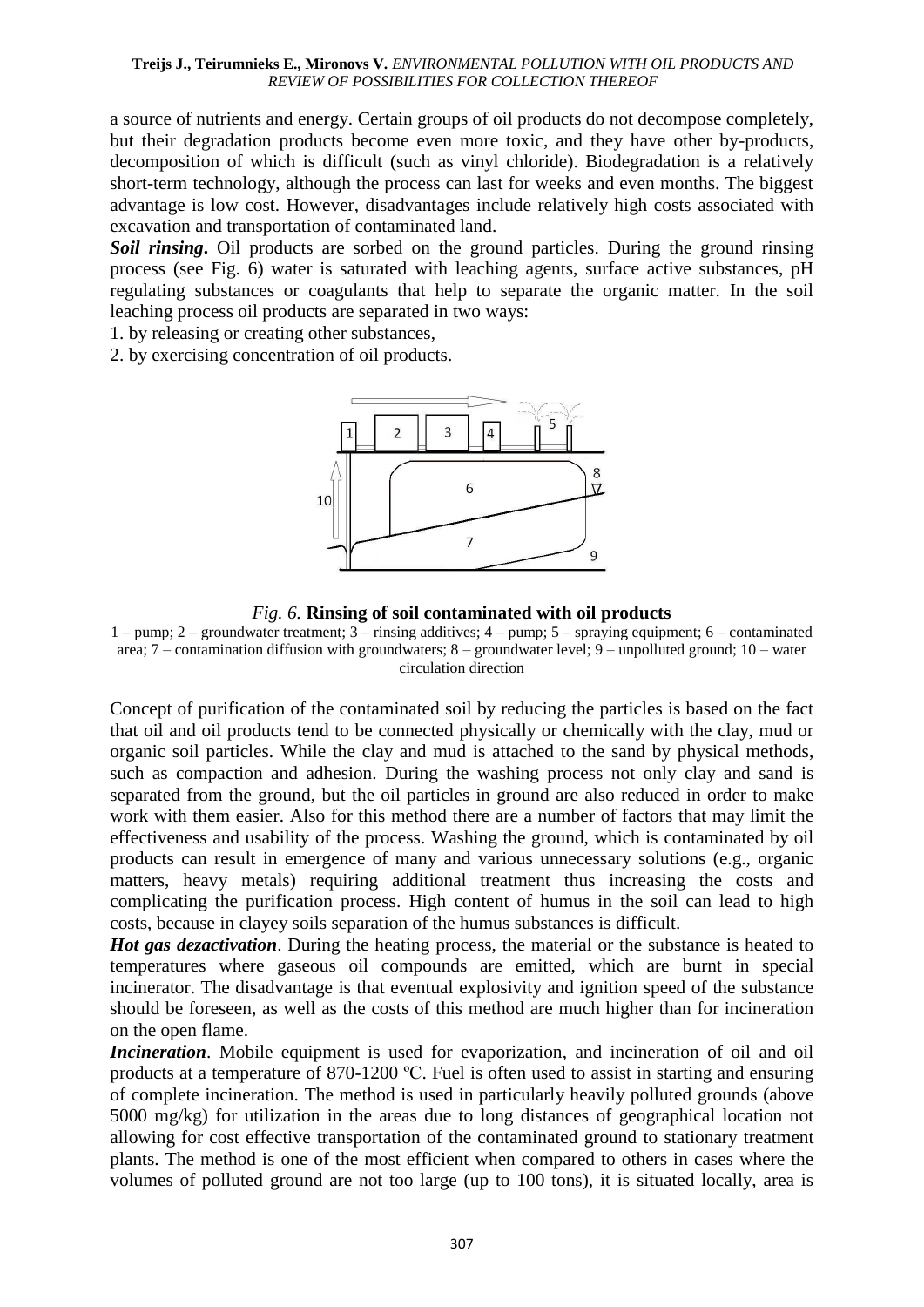placed at a long distance, and the ground can not be utilized via other processing technologies. Incineration achieves 99.99% efficiency. According to qualitative criteria the method is one of the cleanest and the fastest, but at the same time the most expensive of methods for utilization of the ground polluted with oil products. Rotary kilns are widespread installations of this method.

*Pyrolysis* converts oil pollution to gaseous components, liquid and coke. In course of pyrolysis the oil products emit hot gases, including carbon monoxide, hydrogen and methane, as well as other compounds. Pyrolysis takes place at low pressure and temperatures above 430  ${}^{0}C$ . Gases emitted during pyrolysis are requiring further processing. This is done in the second chamber, where gases can be burned to allow them to ignite and to be recycled. Disadvantage of the technology is that it requires soil drying in order to achieve low soil moisture  $\left(\langle 1\% \right)$ , which also increases the total cost of treatment.

**Stabilization**. This method is used to stabilize the oil and its compounds, and they do not spread further into environment. In cementing and stabilization technologies, processes are directed towards the sealing or stabilization of oil products, as well as including treatment of excess or contaminated ground. There are 4 groups, which may be involved in the cementing process of oil and its products:

- 1. bitumenization,
- 2. asphalt emulsion,
- 3. modified cement sulfur,
- 4. glass vitrification.

Under the bitumenization process the contaminated area is placed in liquid asphalt and it is hardened. The process combines heated asphalt and concentrated unnecessary material in a form of sludge. From the mixture water evaporates to about 5% level. The final product constitutes homogenized mixture of oil products and asphalt.

Asphalt emulsion is made of small asphalt droplets placed in the water, and being stabilized by chemical emulsion agents. There are cationic and anionic emulsions. Asphalt emulsion process is taking place in hydrophilic solvents where asphalt emulsion is mixed with oil products. After mixing the excess water is drained and the asphalt emulsion membrane covers remains of the oil products. Additional neutralizing agents, such as gypsum or lime are sometimes required. After hardening even the water can not access the oil mass incorporated in the hard mass.

The modified cement sulfur commercially is one of the most available thermoplastic materials. It is easy to melt, then mixed with oil products to form a homogeneous liquid solution, which is placed in special containers for freezing or chilling, and for subsequent use.

Vitrification or glass casting - solidification methods, which is heated up to 1.200 EC, to melt and to transform unnecessary materials in glass or other vitreous products. The high temperature destroys any organic elements with a few by-products. Materials such as heavy metals and petroleum products turns resistant to rinsing by incorporation into a glass structure that is rigid and durable material. To solid material also liquids, dry or wet waste, as well as combustible materials can be added. Borosilicate and soda lime are the main constituting elements of the vitrification matrix. However, in relation to oil and its products, the stabilization process has one major disadvantage - all organic materials, including, of course, oil and oil products are difficult to stabilize, and this stabilization can not be enduring.

*Integrated pumping out of pollutants and water*. Unlike pumping out the emulsion of oil products and water, in this case boring holes are created below the groundwater level. The method is used both in event of diffuse and local groundwater pollution. Within the pollution area boring holes are created and pumping out of the borehole water is ensured. Similar to the previous method, development of a cone of depression is achieved, where pollutants and contaminated groundwater is moving. Further through pumps the pollution and water emulsion is collected in tanks and transported to the stationary treatment plants.